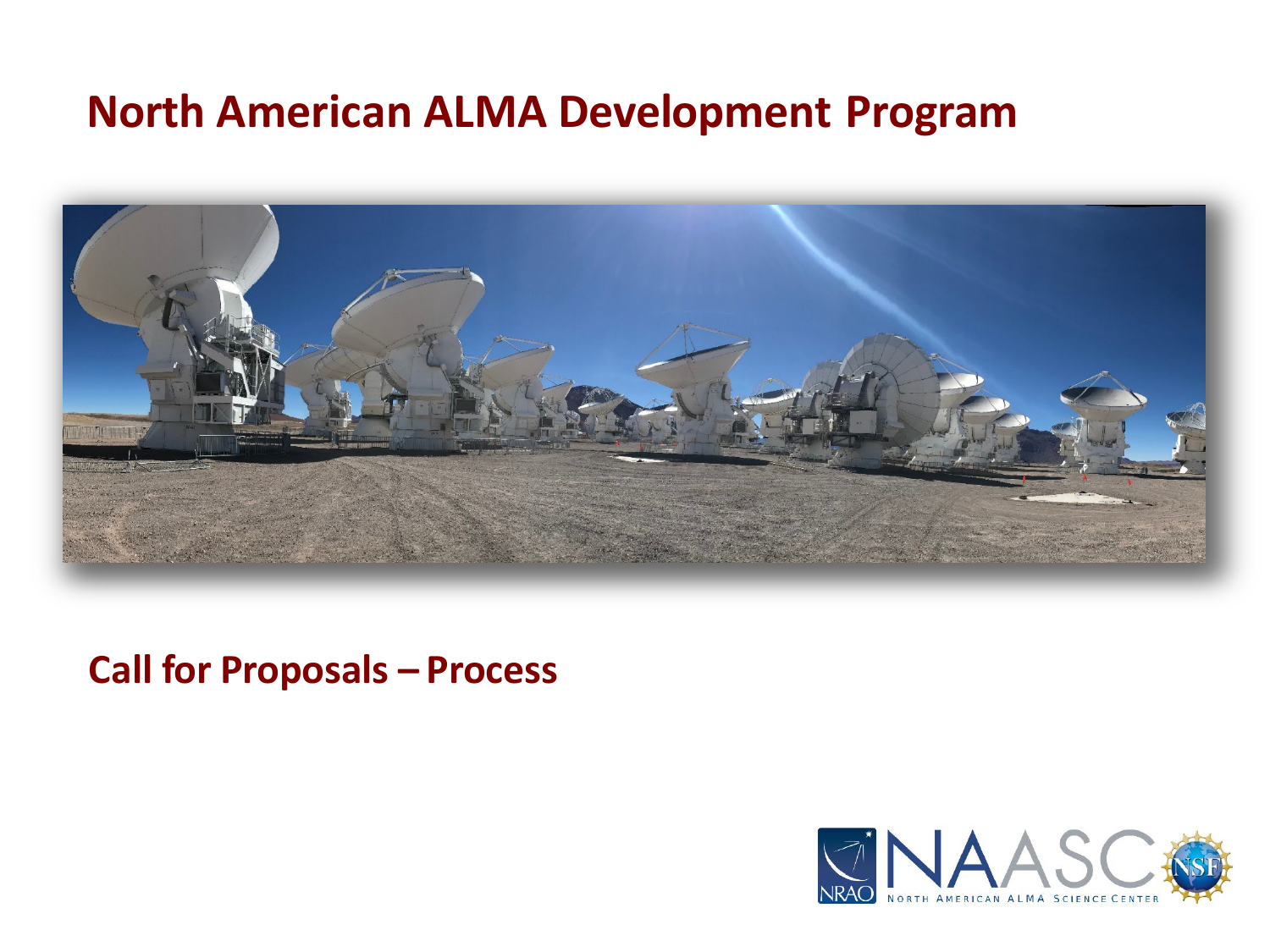### **Overview**

#### • **Goals:**

- Fair and transparent process
- Easy and equal access to information(web-based)
- Confidentiality of proposals
- Unbiased evaluation and selection ofproposals

### • **Proposal categories:**

- Advanced techniques
- Advanced hardware
- Advanced software

#### • **Primary selection criteria are:**

- Alignment with NAALMA Operations Partnership strategicgoals and ALMA Development Roadmap
- The strength and compass of the Proposer's scientific case
- Technology readiness
- Team expertise

#### *The proposal process is similar to previous Cycles*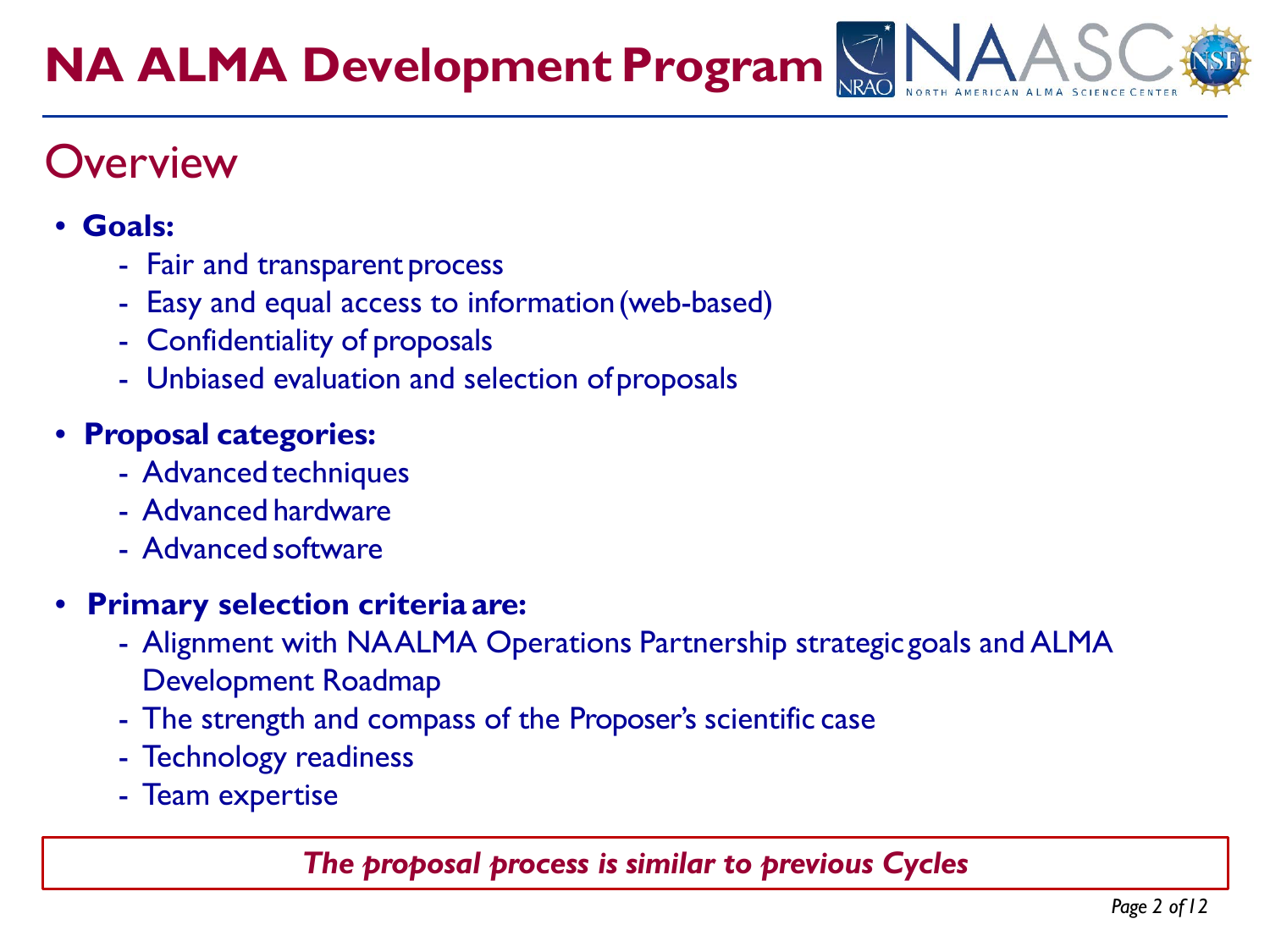### Scope and Updates FY2023 call for Studies

- Scope of the upcoming Cycle Call for Proposals is Studies only
- PIs and funded Co-Is for NA ALMA Development proposals must have as their primary affiliation a US or Canadian institution (unfunded or in-kind contributions can be provided by anyone, but must be clearly identified as such).
- Non-binding NOI mandatory (due June 14)
- Proposals capped at 200k USD, with smaller amounts also welcome
	- Anticipate  $\sim$  3 funded studies
	- Proposers seeking partial financial support (i.e. projects with outside funding sources) are also invited to participate
- Scope of work must be consistent with I year duration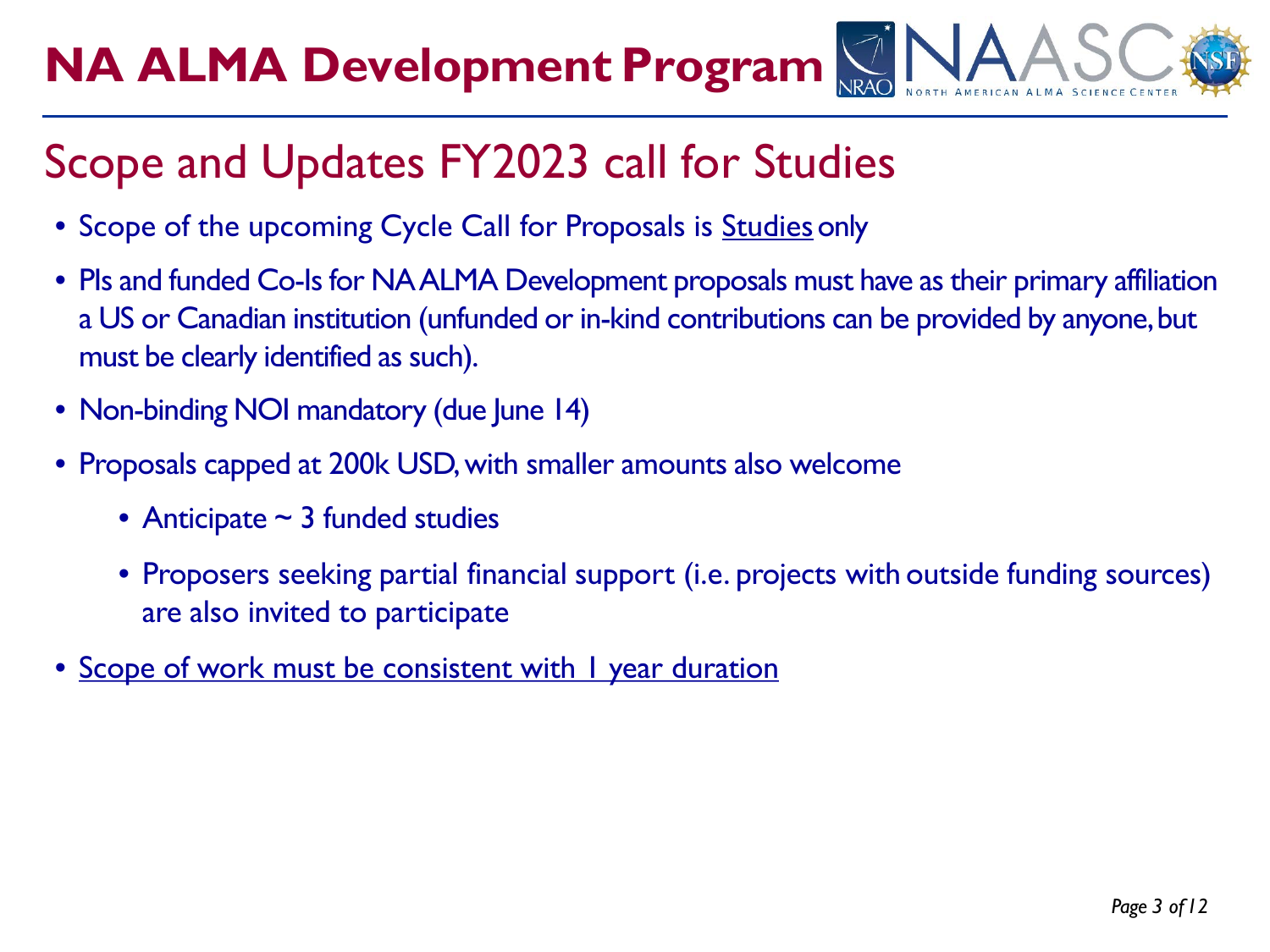### **Calendar**

| Milestone                                       | Date                     |
|-------------------------------------------------|--------------------------|
| <b>Release of Cycle Call for Proposals</b>      | 24 February 2022         |
| <b>Informational Meeting</b>                    | <b>7 June 2022</b>       |
| <b>Mandatory Notice of Intent (non-binding)</b> | <b>14 June 2022</b>      |
| <b>Proposer's Questions Submitted</b>           | <b>7 July 2022</b>       |
| <b>Proposal Deadline (closing date)</b>         | <b>12 July 2022</b>      |
| <b>Notification of Awards</b>                   | <b>Mid-November 2022</b> |
| <b>Project Start Date</b>                       | 1 January 2023           |

*Proposal Deadline is 12 July*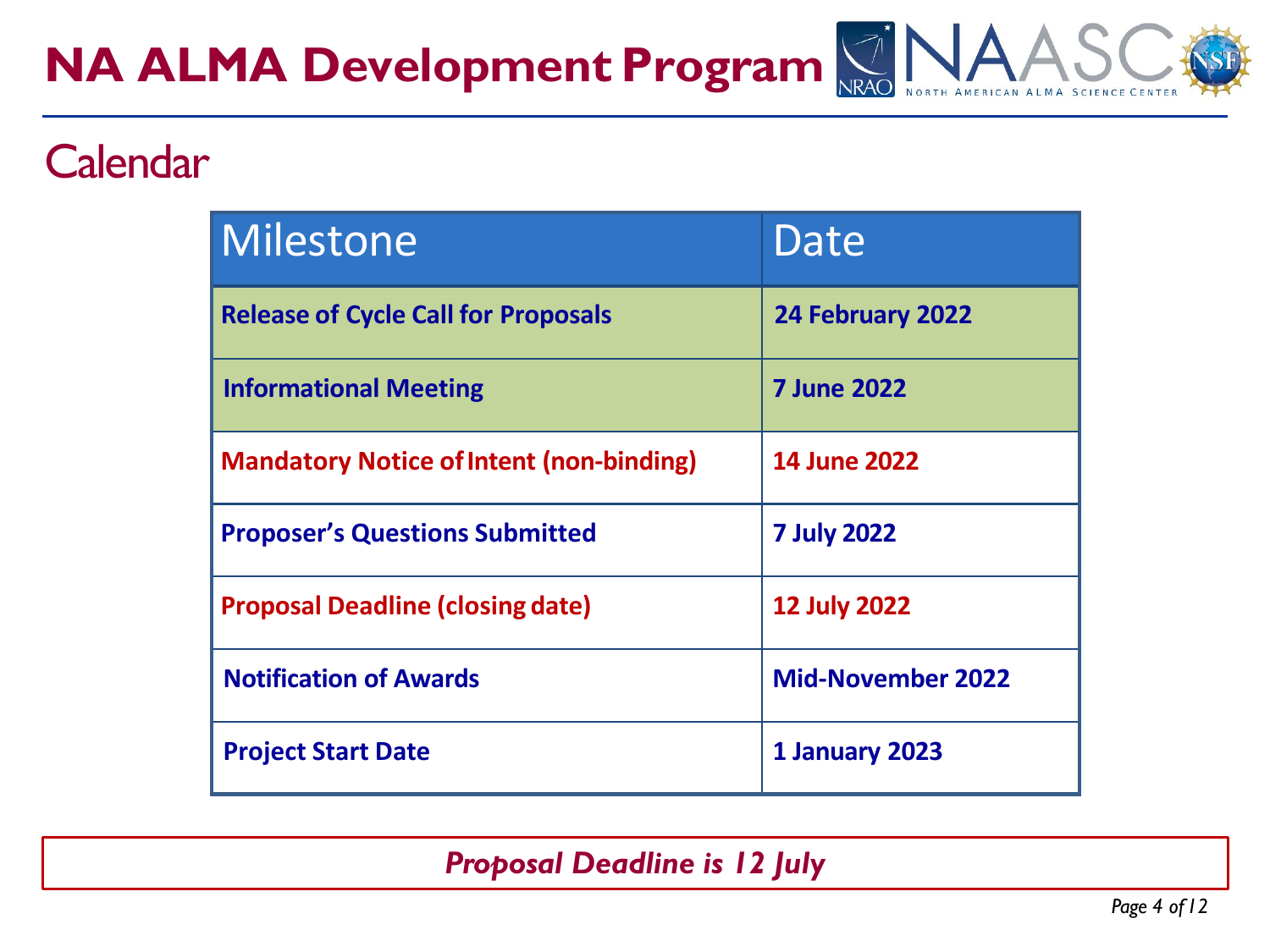### Proposal Evaluation Process

- **Evaluation will be conducted by an independent and impartial committee of non-NRAO reviewers**
- **Committee membership will be reviewed and consented to by the National Science Foundation (NSF)**

#### *The evaluation and selection process will be objective and unbiased*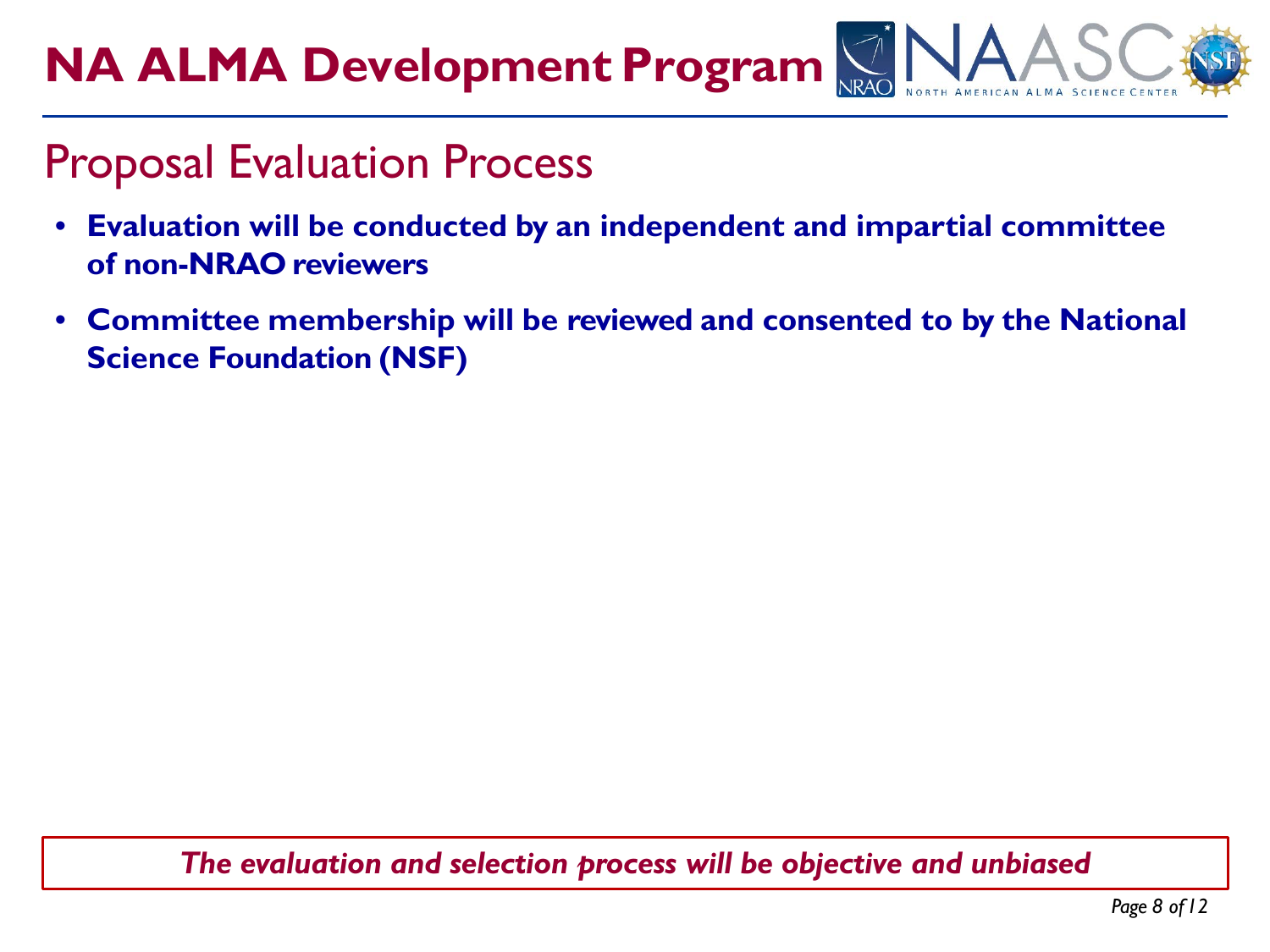### Proposal Preparation and Evaluation Process - Studies



#### *NRAO Proposers must follow PMD guidelines for internal review*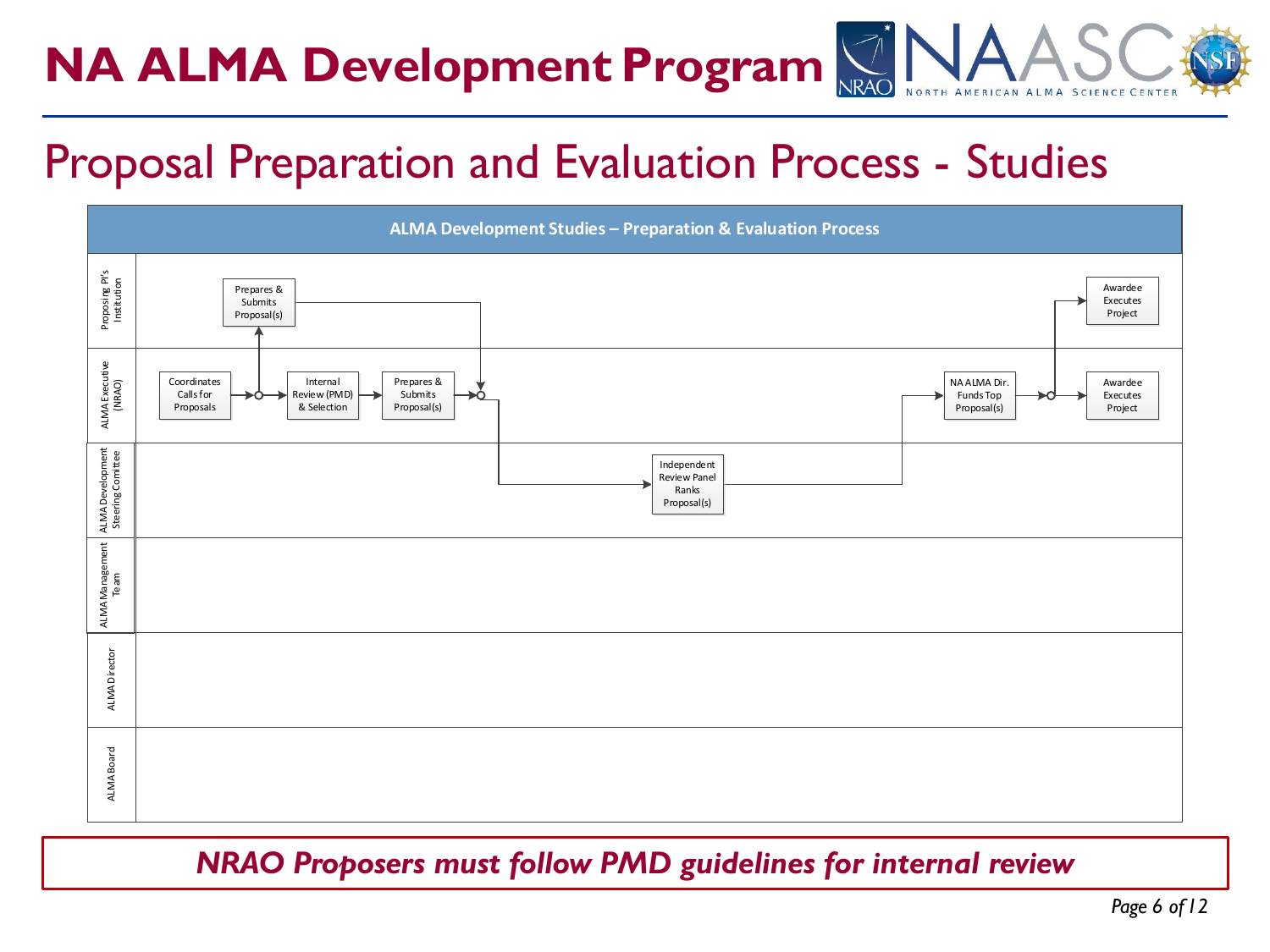### Required Deliverables

- **Monthly Progress Reports:**
	- Submitted to NAALMA Development Program Manager
	- Must address cost,technical,schedule,and risk management
	- No specific format (4-square is possible option)

### • **Closeout Report:**

- Should be completed at an appropriate level ofdetail
- Includes relevant findings from proposals and other details for afollow-on project or implementation
- Will be made public via the ALMA MemoSeries and ALMA Development webpage

### *Proposal acceptance does not guarantee follow-on funding or implementation*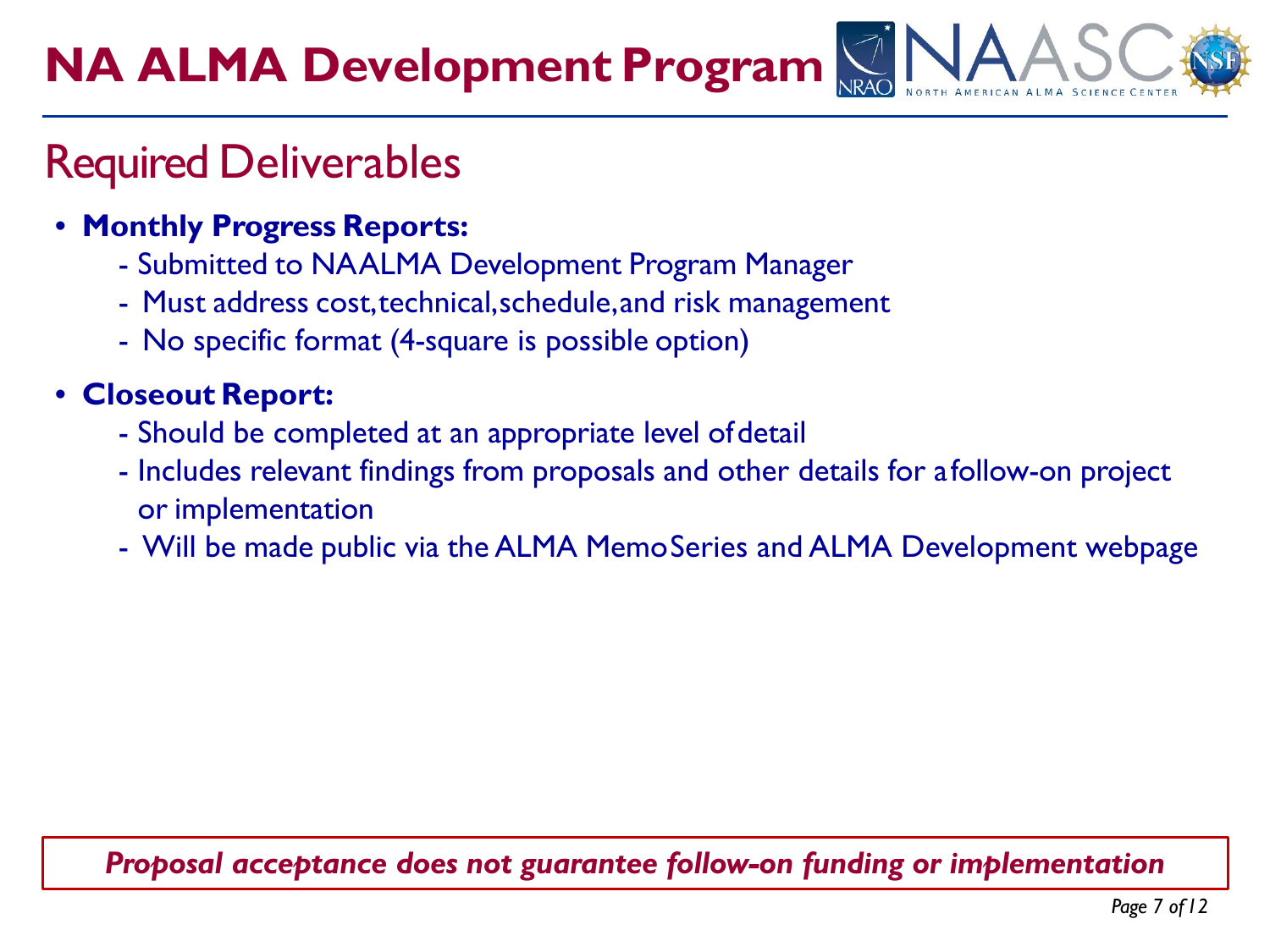## Proposal "Validity"

- Proposals shall bind the Proposer to the contractual terms,conditions,and total cost presented
- No amendments to the Proposal within this period of time will be accepted without the express consent of the NRAO
- Requests for amendment, withdrawal, or resubmission of the Proposal will be granted if the Proposer can complete the associated action before the Deadline
- Except for demonstration of exceptional circumstances (medical or family leave), at most ONE 6-month no cost extension will be granted per study proposal

#### *Amendments,withdrawal or resubmission permitted before the closing date.*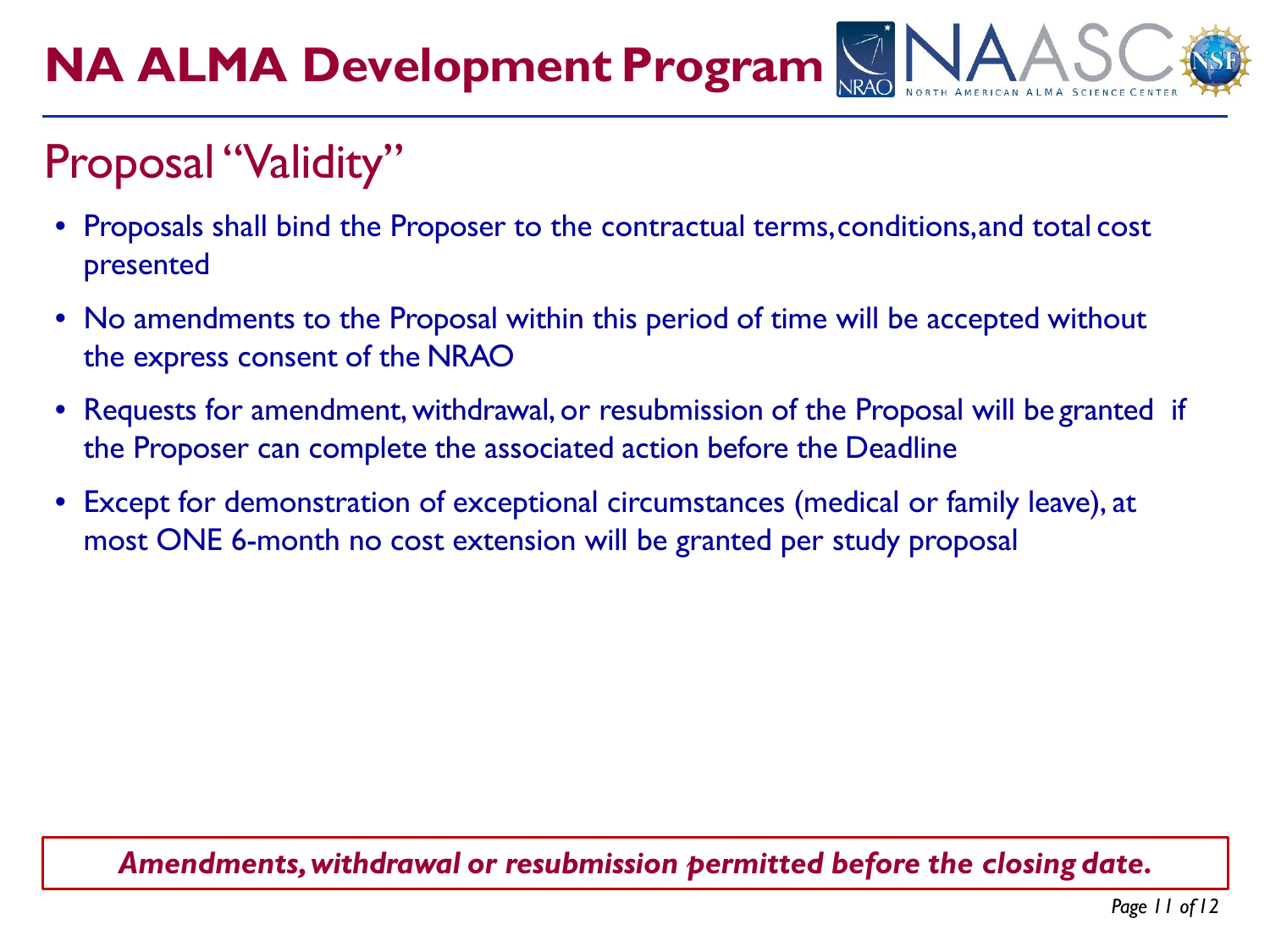### Intellectual Property Management

- **Confidentiality of Proposer's information**
	- NRAO personnel will conduct business in accord with professional conventions. Non-DisclosureAgreements may be enacted on a case-by-casebasis.
- **Intellectual Property rights**
	- Proposer's IP rights pertaining to technical data,copyrightable material,patents and utilization of subject inventions are subject to the terms of the NRAO's standard SubrecipientAgreement and any negotiated amendments thereto.

*Note: Elements of the Proposer's Science Case may be made available to the ALMA Science Advisory Committee (ASAC).*

### *NRAO personnel will safeguard Proposer's and Subrecipient's intellectual property*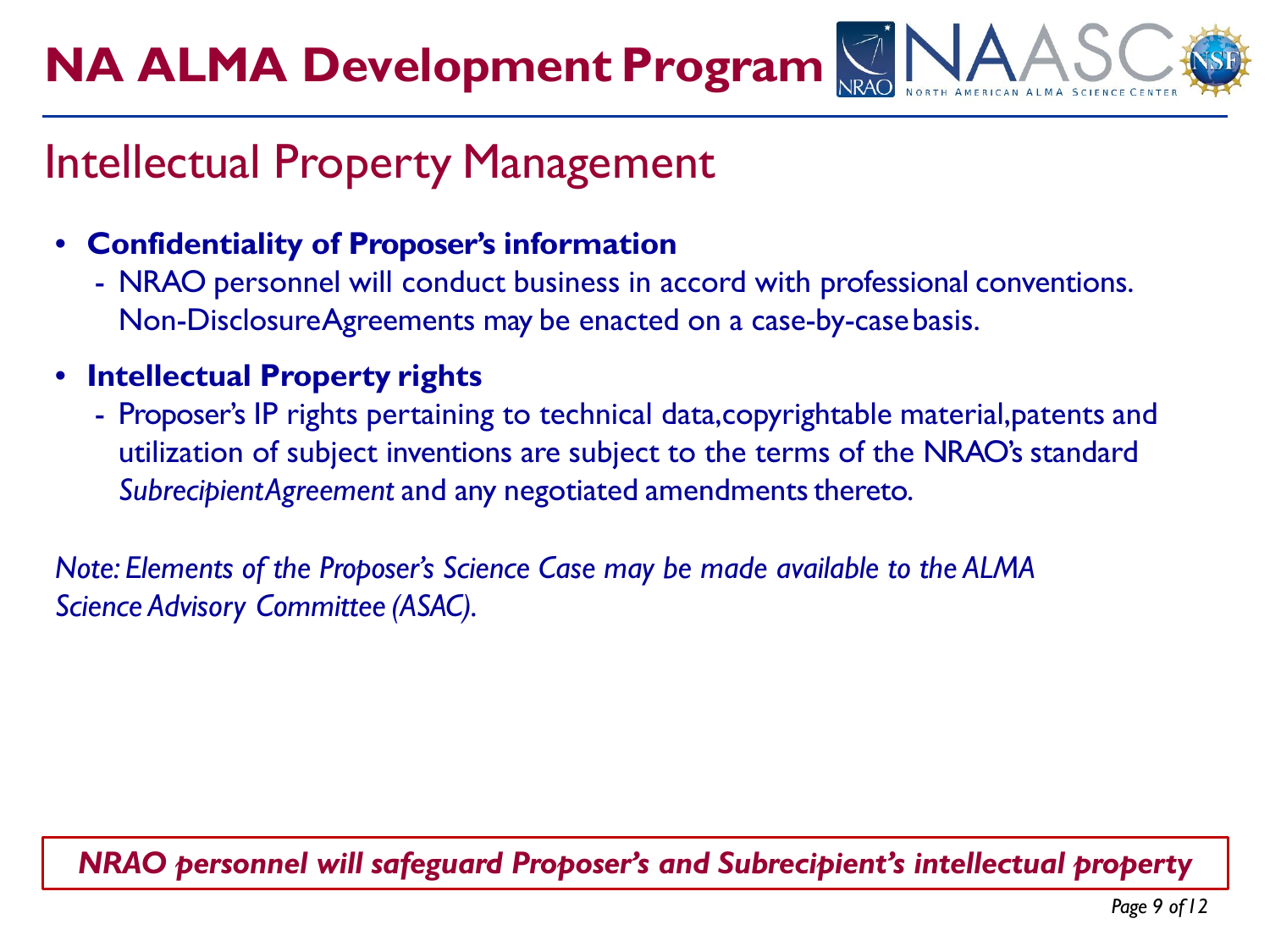### Contractual Requirements

- **Federal Funding Accountability andTransparencyAct (FFATA)**
	- Applicable to Subrecipients of Federal awards in excess of \$25K.
	- Successful Proposers must complete a *Subrecipient Profile Questionnaire.*

#### • **Terms and Conditions**

- Subrecipients (non-NRAO) will engage by means of a *SubrecipientAgreement*.
- Compliance with Federal laws,regulations,and award provisions ismandatory.
- Subrecipients will also be bound by supplemental requirements imposed by the NRAO (or negotiated amendments thereto).

#### • **Representations andCertifications**

- Subrecipients must complete a"Reps & Certs" Form as required by the Federal Acquisition Regulations.

#### • **Purchase Orders**

- Cost-reimbursable Purchase Orders will be issued to non-NRAO Subrecipients.
- Invoicing monthly (or greater) for allowable costs.

*The entire Proposal process will be conducted electronically ("paperless")*